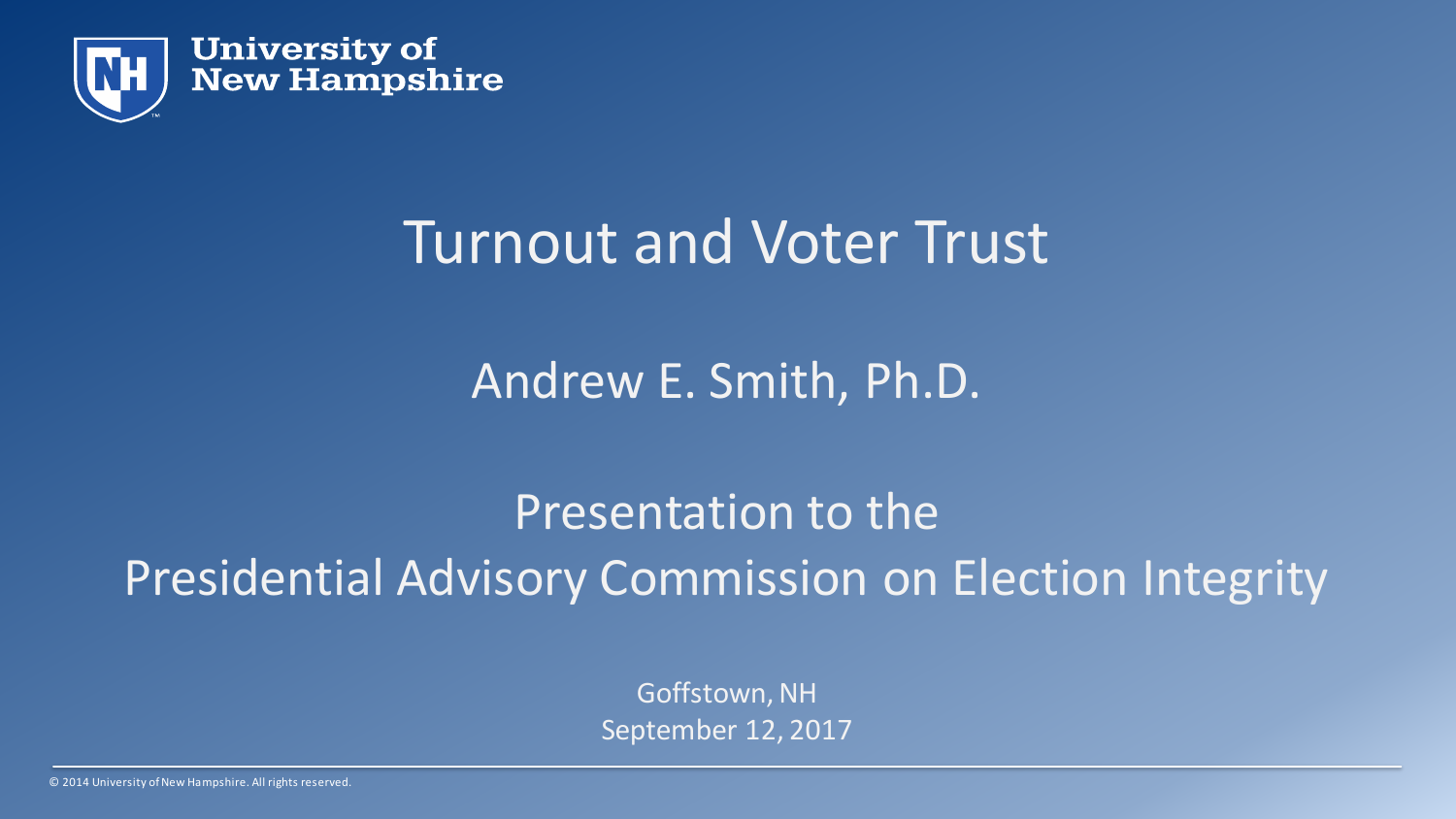# Why Vote?

• Rational to vote only if expected benefits of voting are greater than cost (Downs, Tullock, Riker & Ordeshook)

# $PB + D > C$

- P = Probability that individual vote will affect the outcome
- B = Expected benefit of voting
- D = Psychological benefit citizen receives from voting
- C = Cost of voting (time, expense, opportunity costs)
- Low turnout due to either high costs, low expected benefits, or both

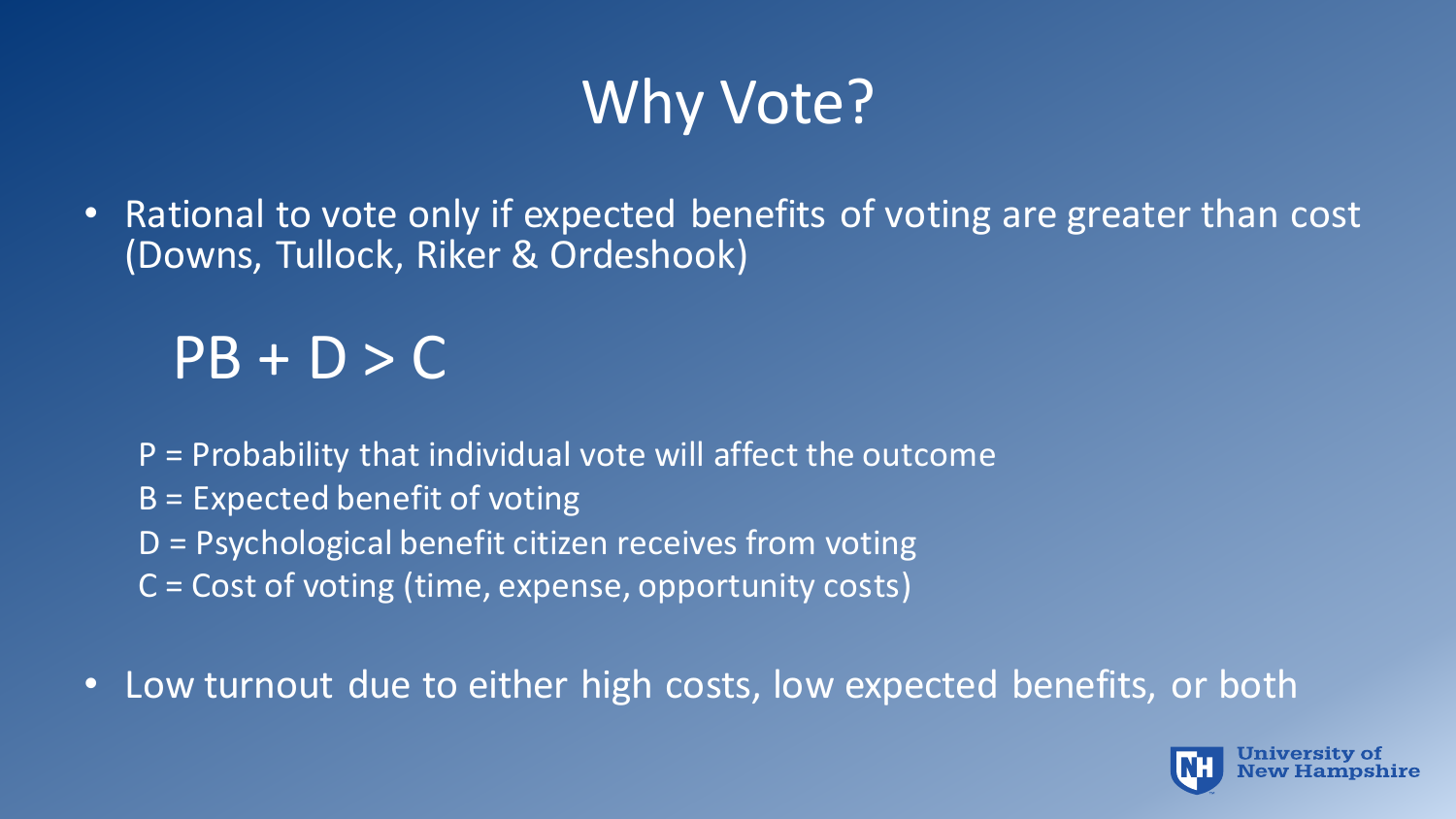# Multiple Factors Correlated with Turnout

- Demographics
	- Age
	- Education
	- Income
- Barriers
- Civic Education
	- Confidence in elections
- Campaign factors
	- Competition
	- Interest in race
	- Economy
	- War
- No Single cause of increase or decrease in turnout

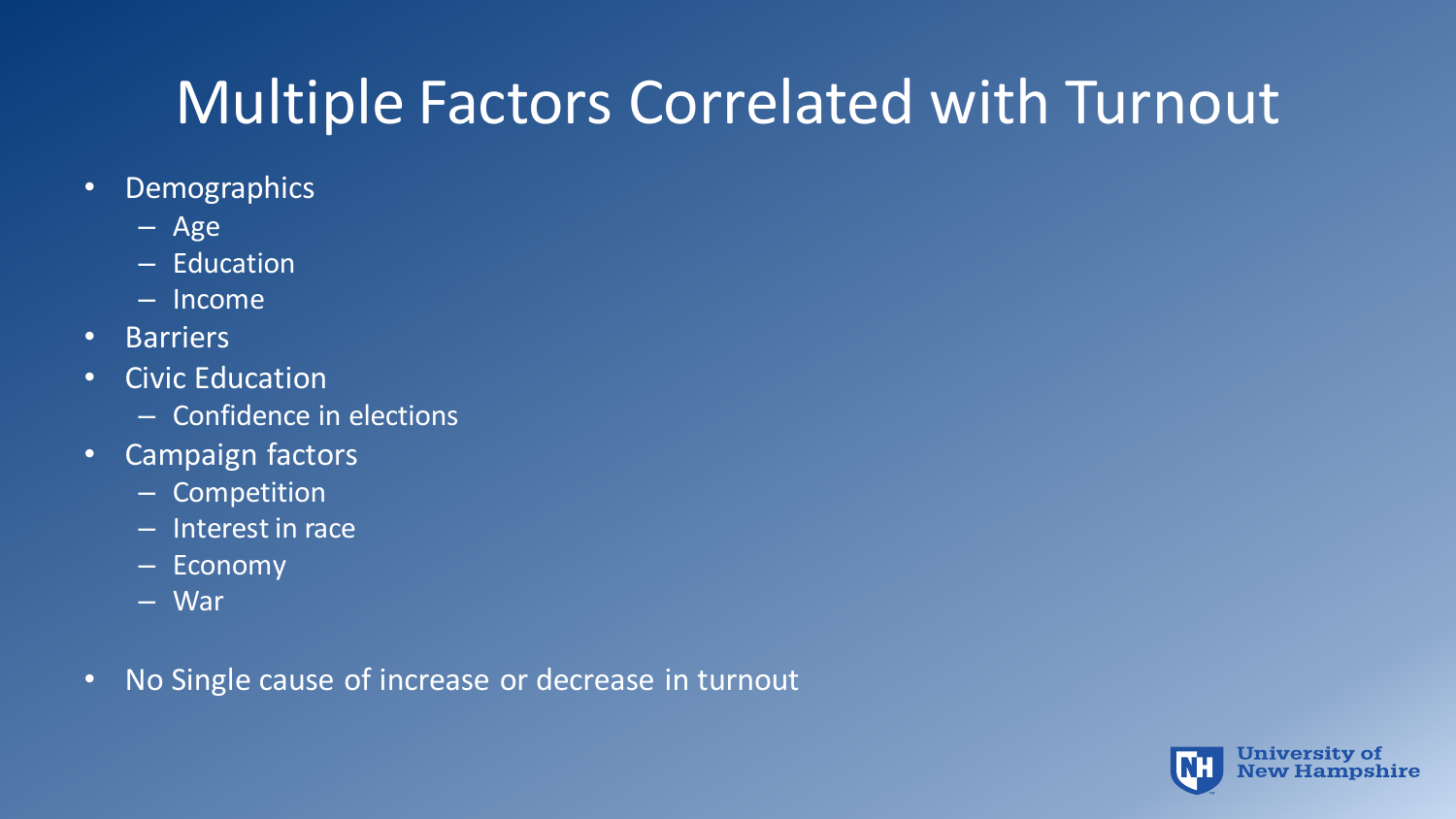# Turnout: US Presidential Elections (VAP)





#### NH Sec. of State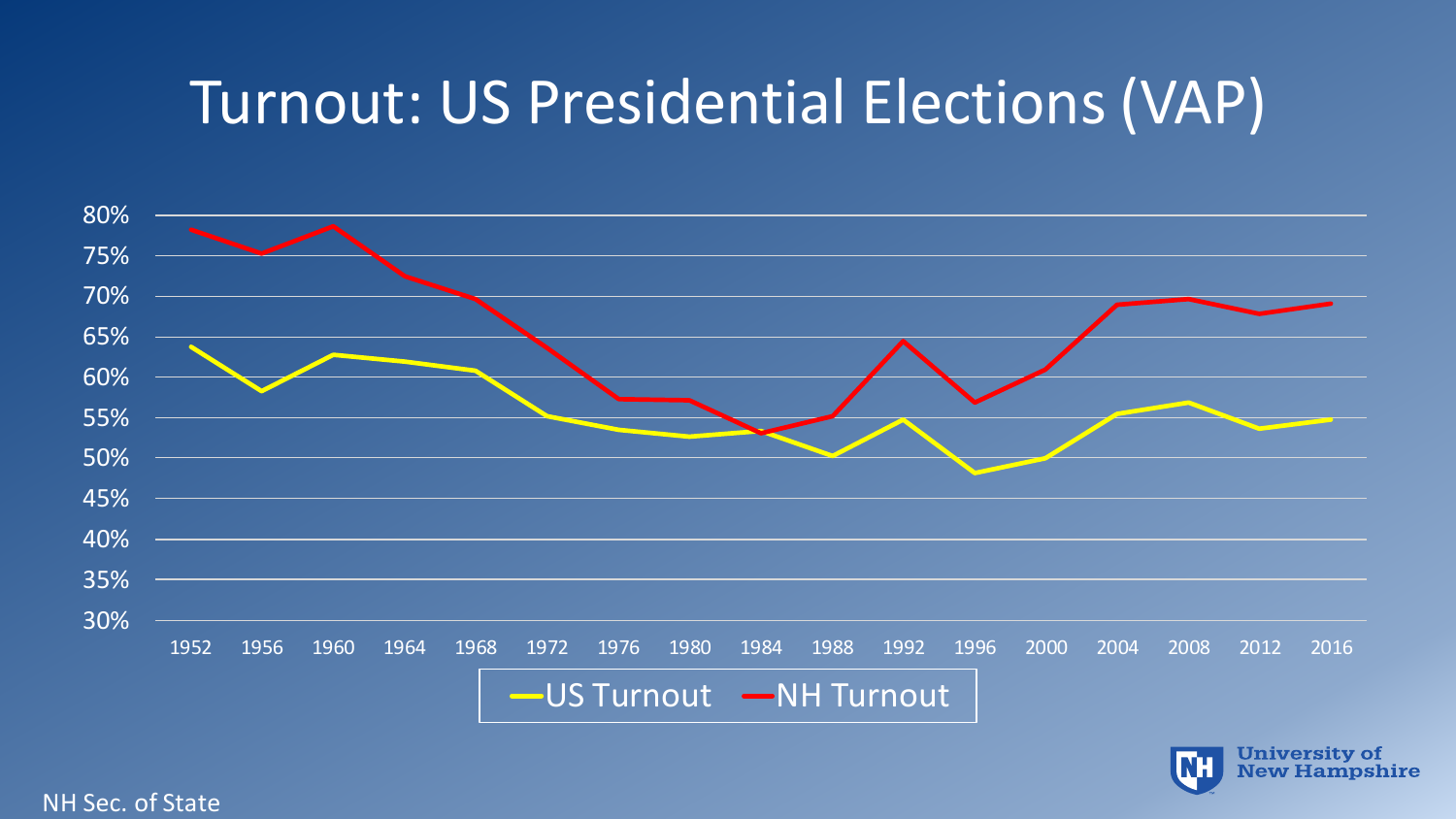# Turnout: US Presidential Elections (VEP)





**University of New Hampshire** 

#### McDonald, US Elections Project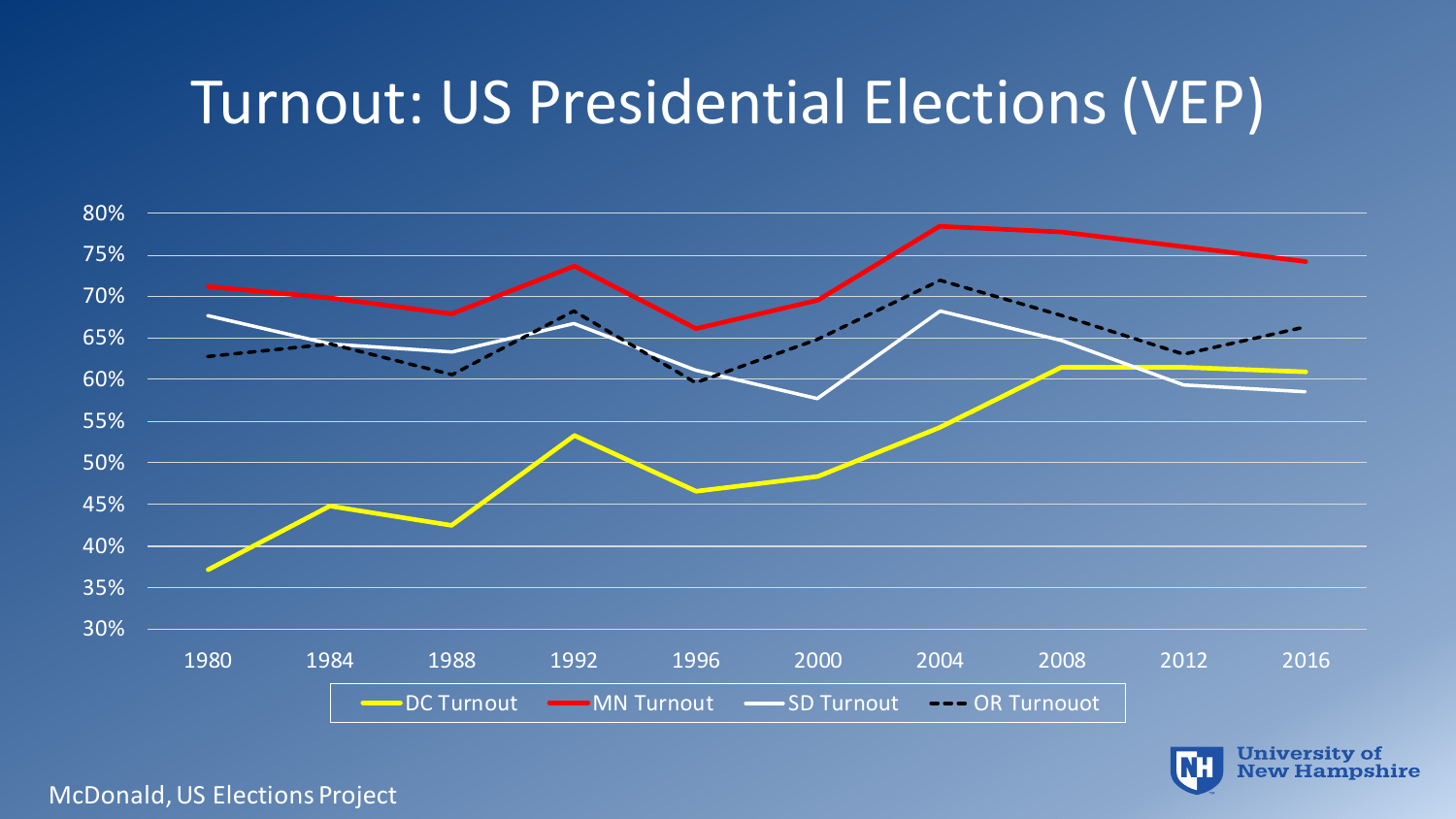# Why Differences?

- Varies by state
	- Some consistently high Minnesota
	- Some consistently low Hawaii
	- Some change over time
- Different reasons for changes in each state

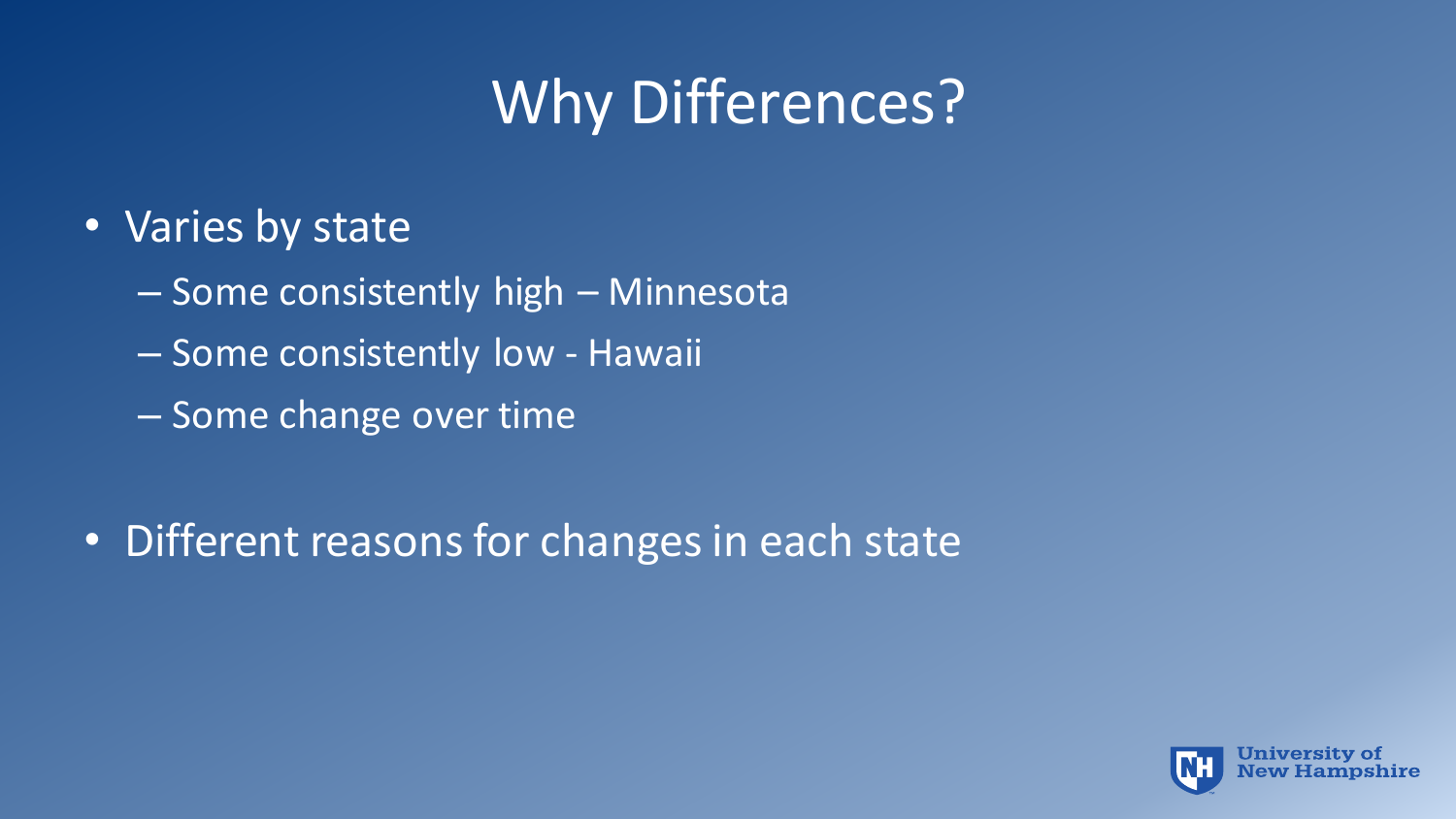# Why Turnout Decline after 1960s?

• 26<sup>th</sup> Amendment?

– Turnout dropped for 20 years as Baby Boom was "digested"

• But is that what happened?

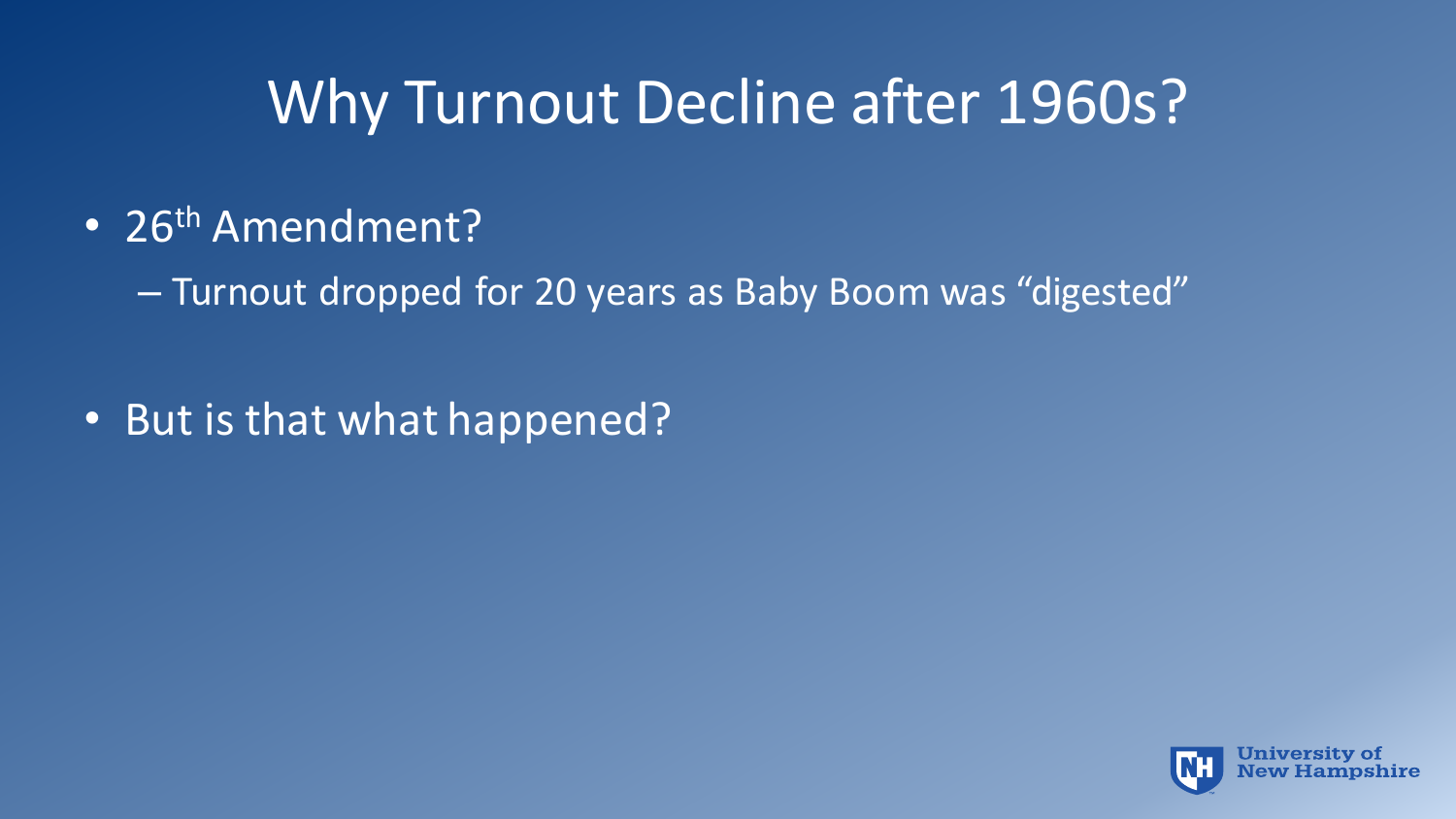# Turnout: US Presidential Elections (VAP)





NH Sec. of State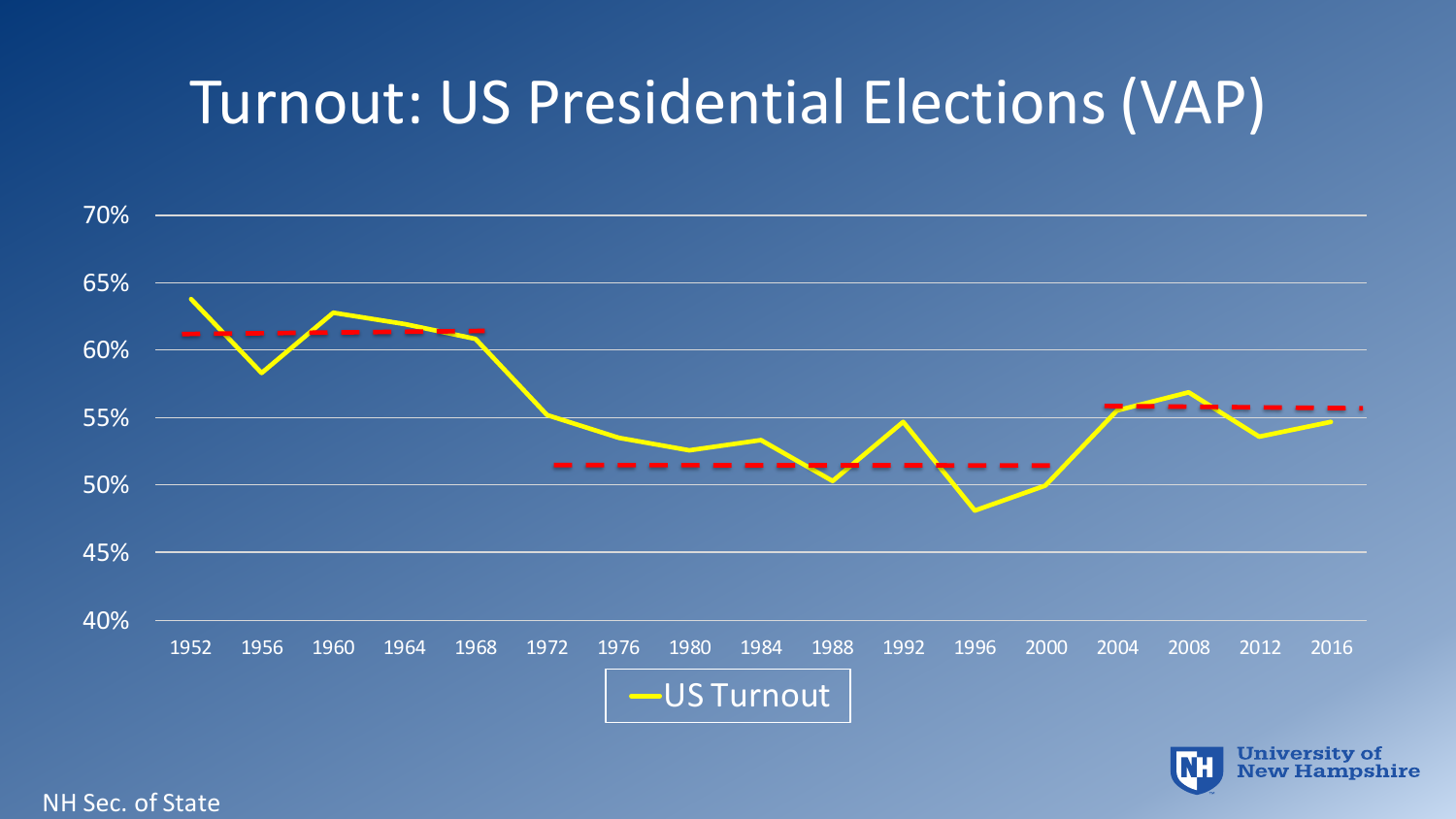# US Turnout 1964-2012 by Age (VAP)



**University of** IМ **New Hampshire** 

Young-Adult Voting: An Analysis of Presidential Elections, 1964-2012, Thom File, US Census Bureau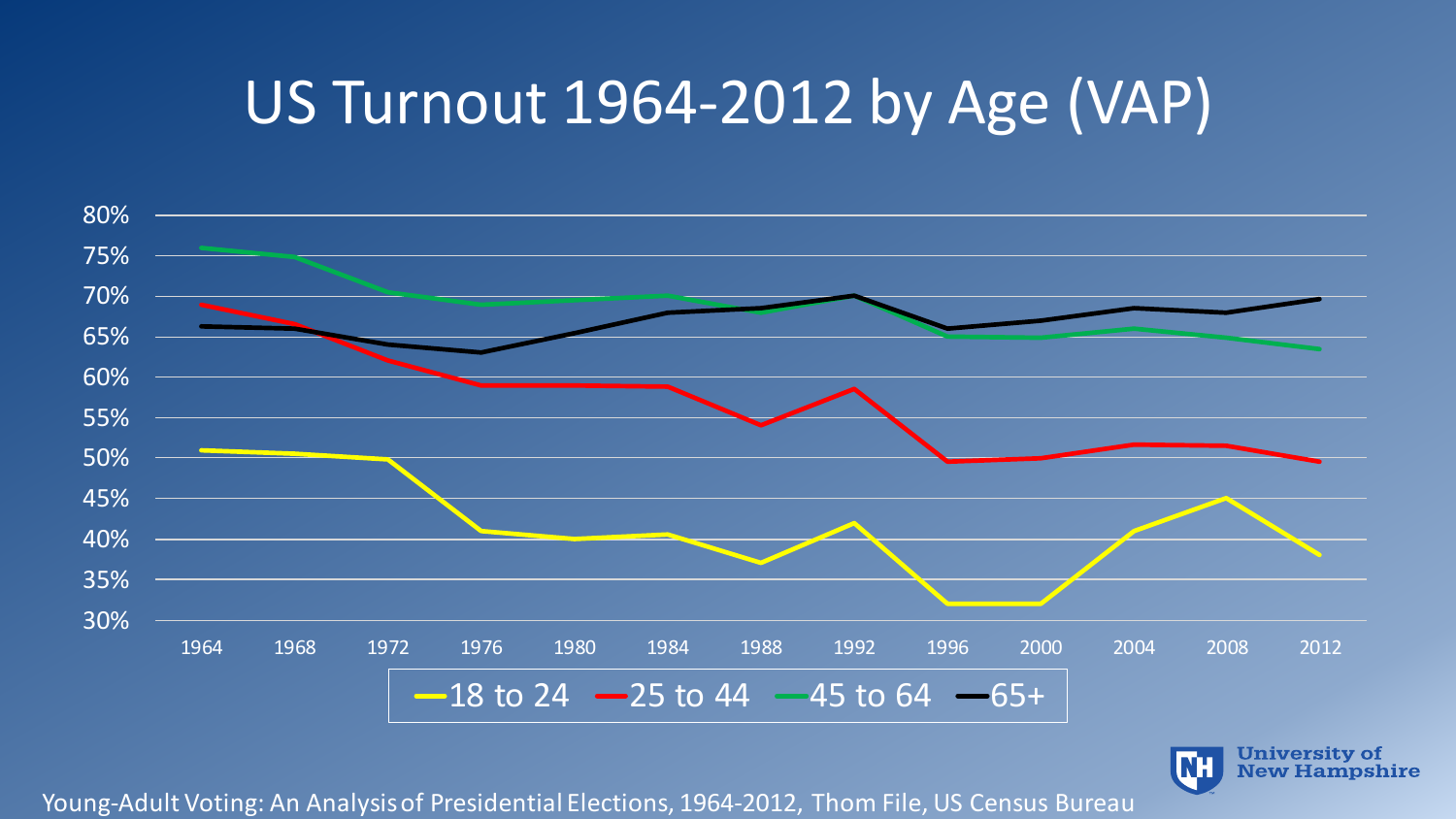# Trust in Elections Essential

- For accepting results
- Trust/support of winning candidate & policies

Public confidence "is closely related to the State's interest in preventing voter fraud, public confidence in the integrity of the electoral process has independent significance, because it encourages citizen participation in the democratic process." Justice Stevens, *Crawford v. Marion County Election Board*

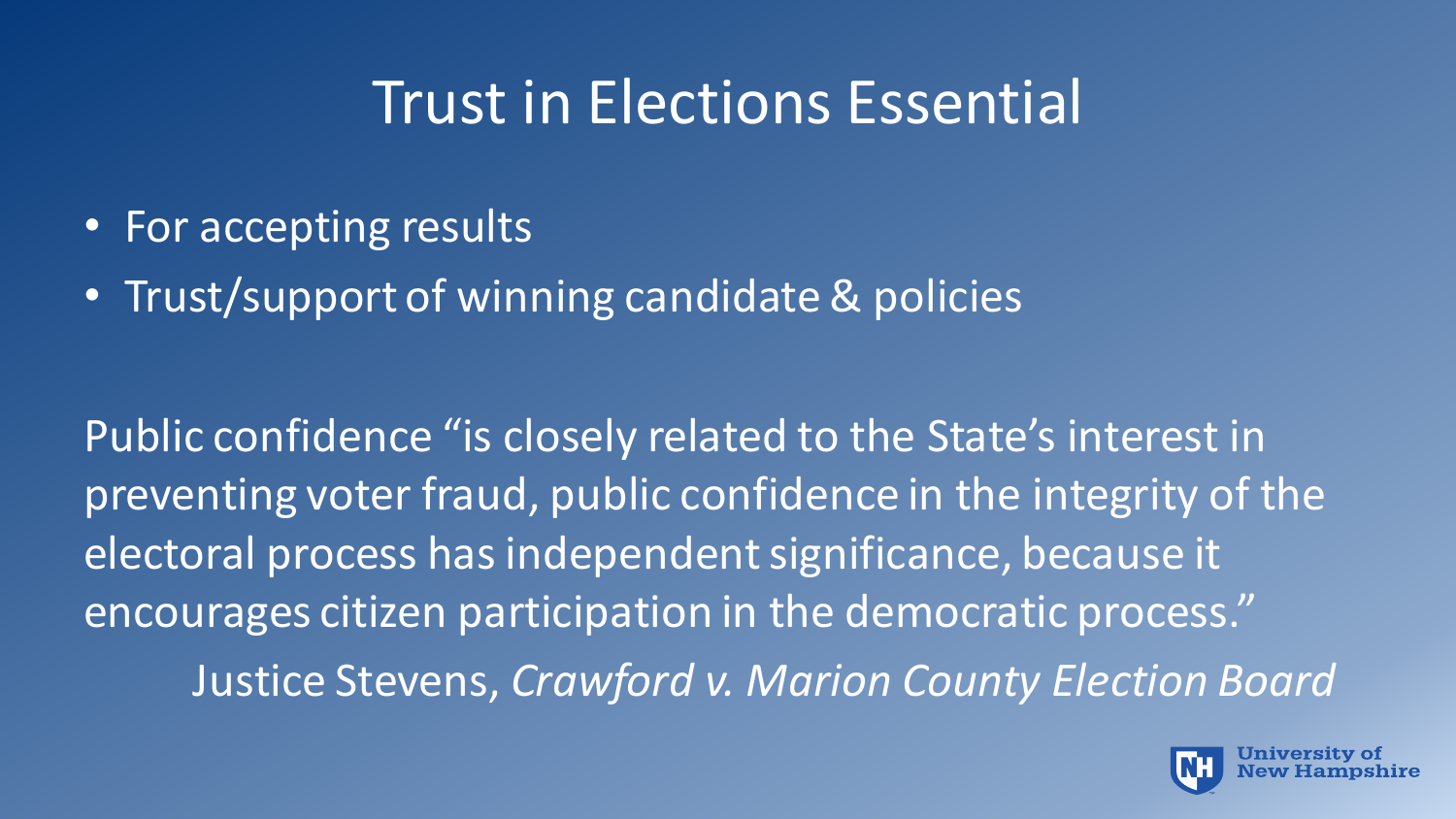# Perceived Threats to Electoral Trust

- Lack of Constitutional understanding
	- State variations in electoral procedures
	- Misunderstanding of Electoral College
- Inaccurate counting
	- Computer hacking
	- Paper trail
- Illegal voting
	- Non-residents
	- Non citizens
	- Multiple votes

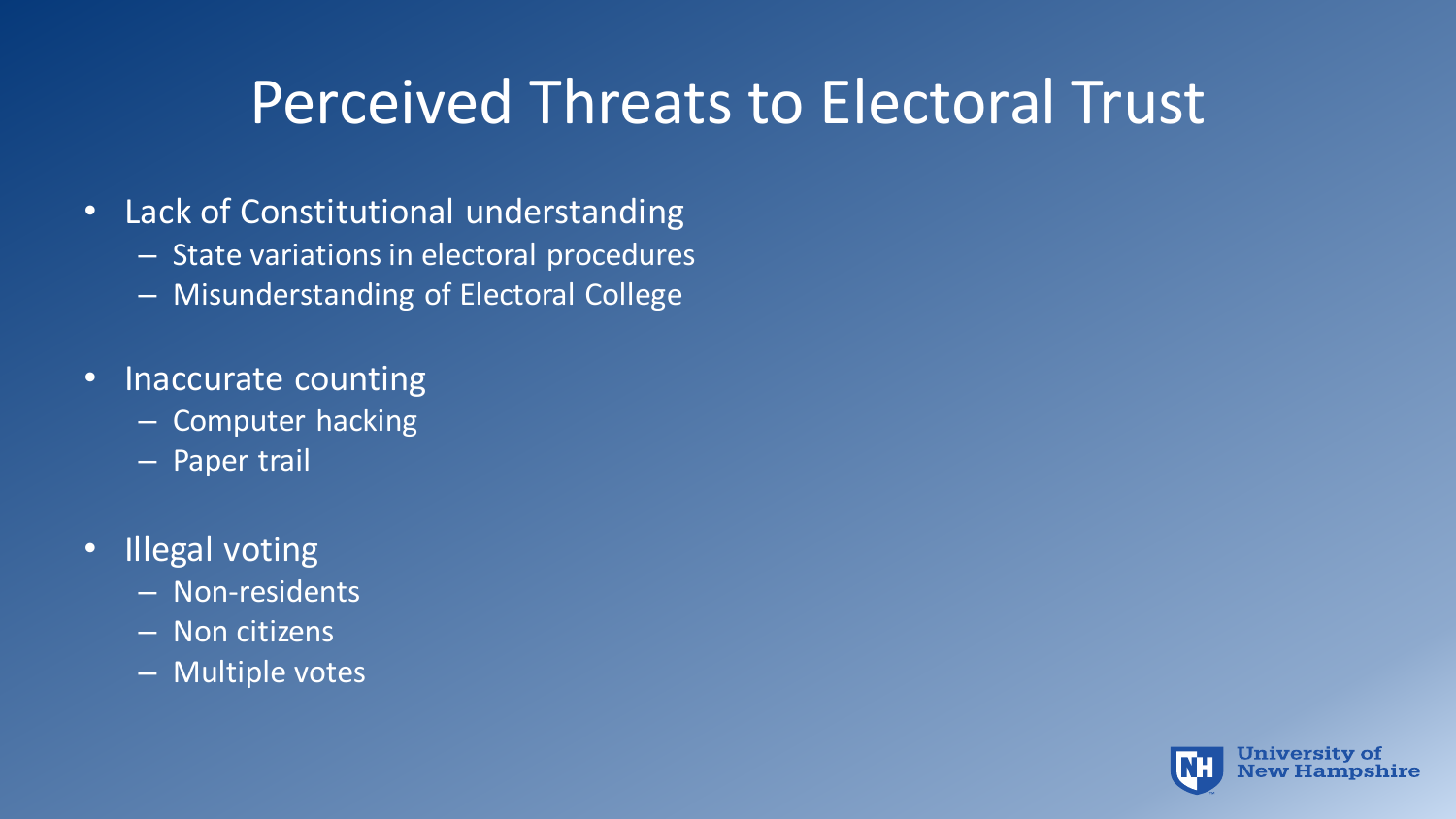#### Trust in NH elections: Confidence vote in previous election was accurately counted



Source: Granite State Poll UNH Survey Center

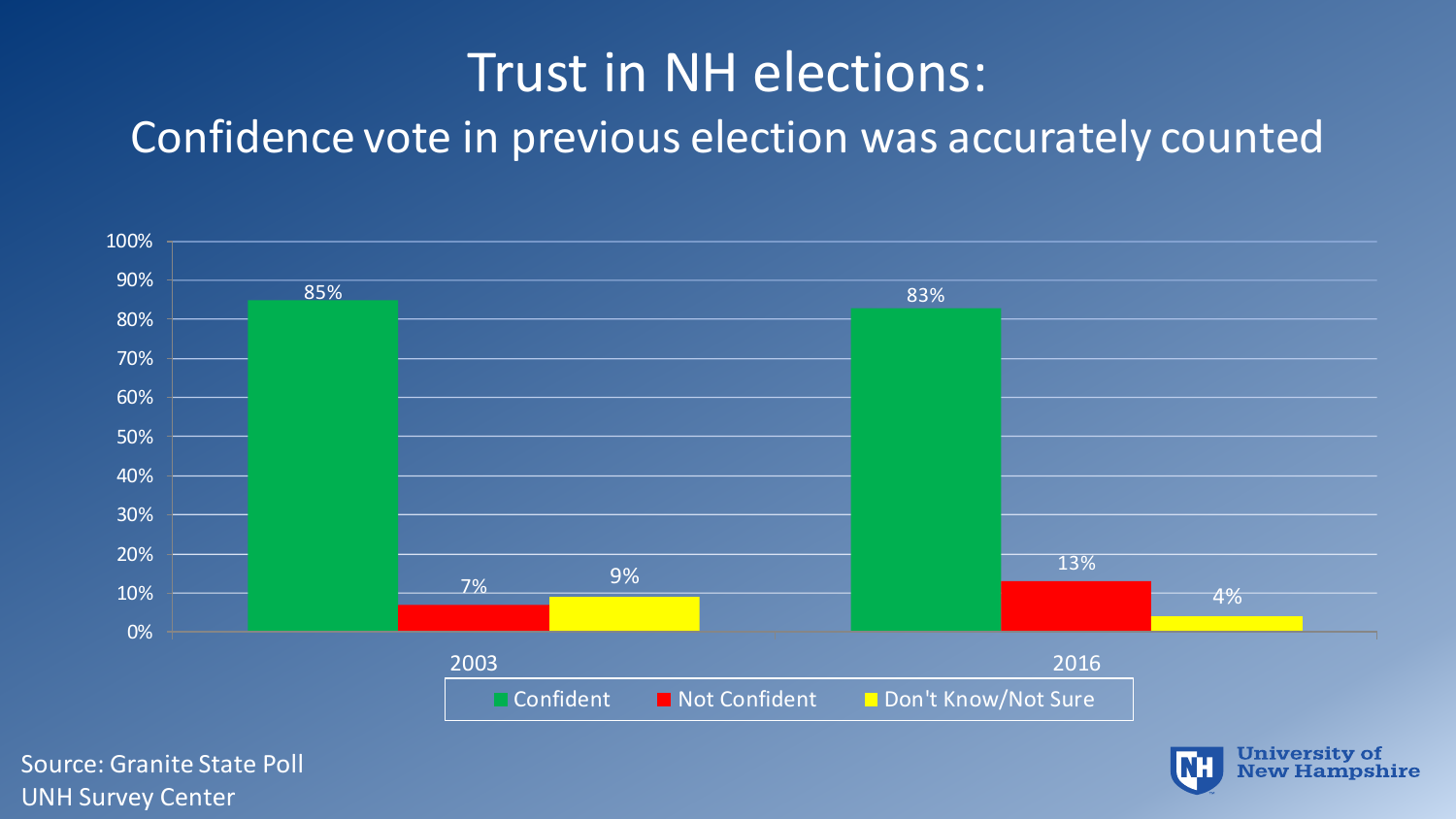#### Less confidence in Electronic Voting than Paper Ballots: Increasing over recent years



Source: Granite State Poll UNH Survey Center

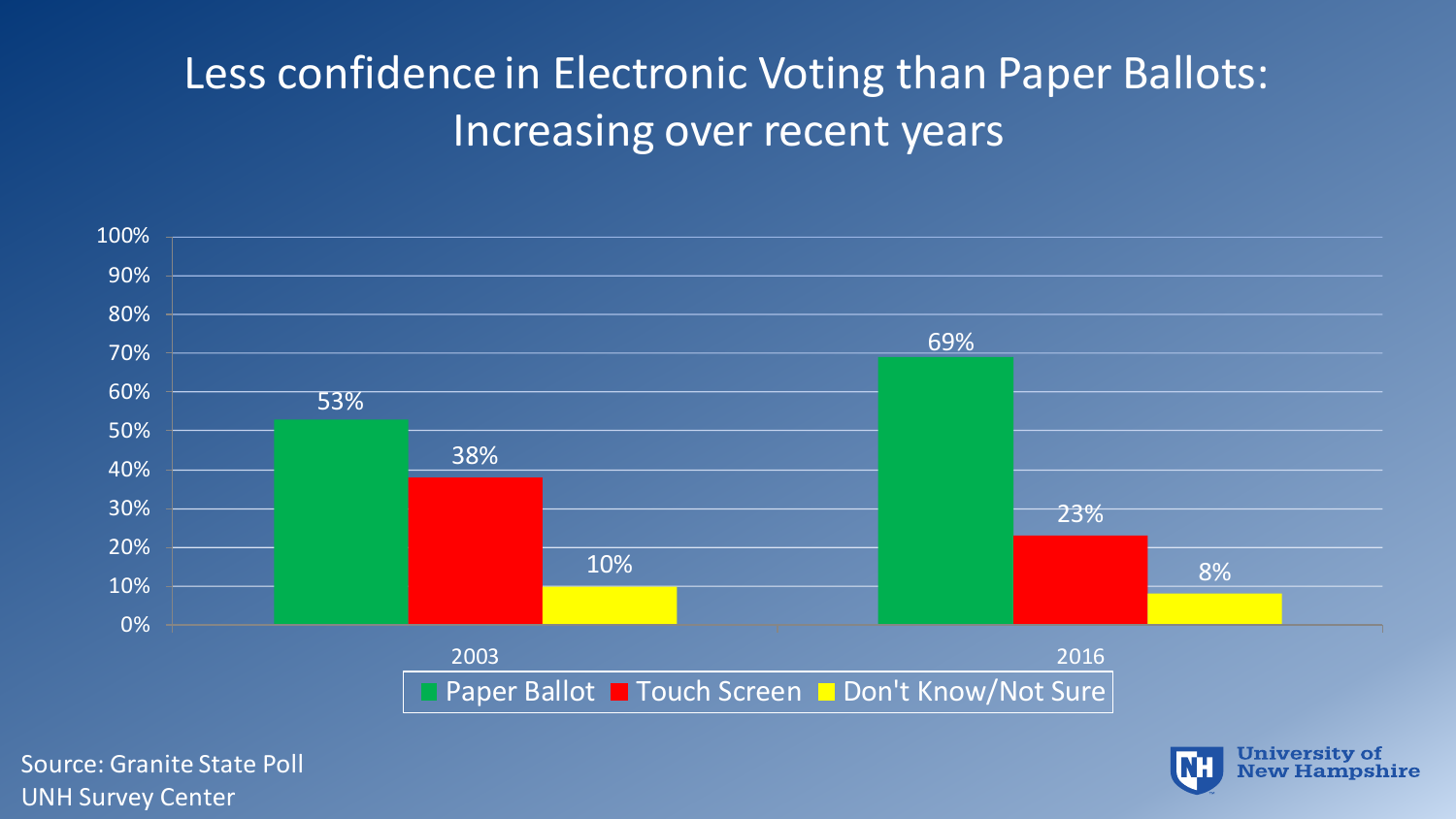# Summary

• Many factors influence turnout. Very difficult to determine a specific cause for changes in turnout

- Citizens need to have confidence in elections:
	- Tradeoffs between stricter voting laws to increase trust and barriers that may discourage voting